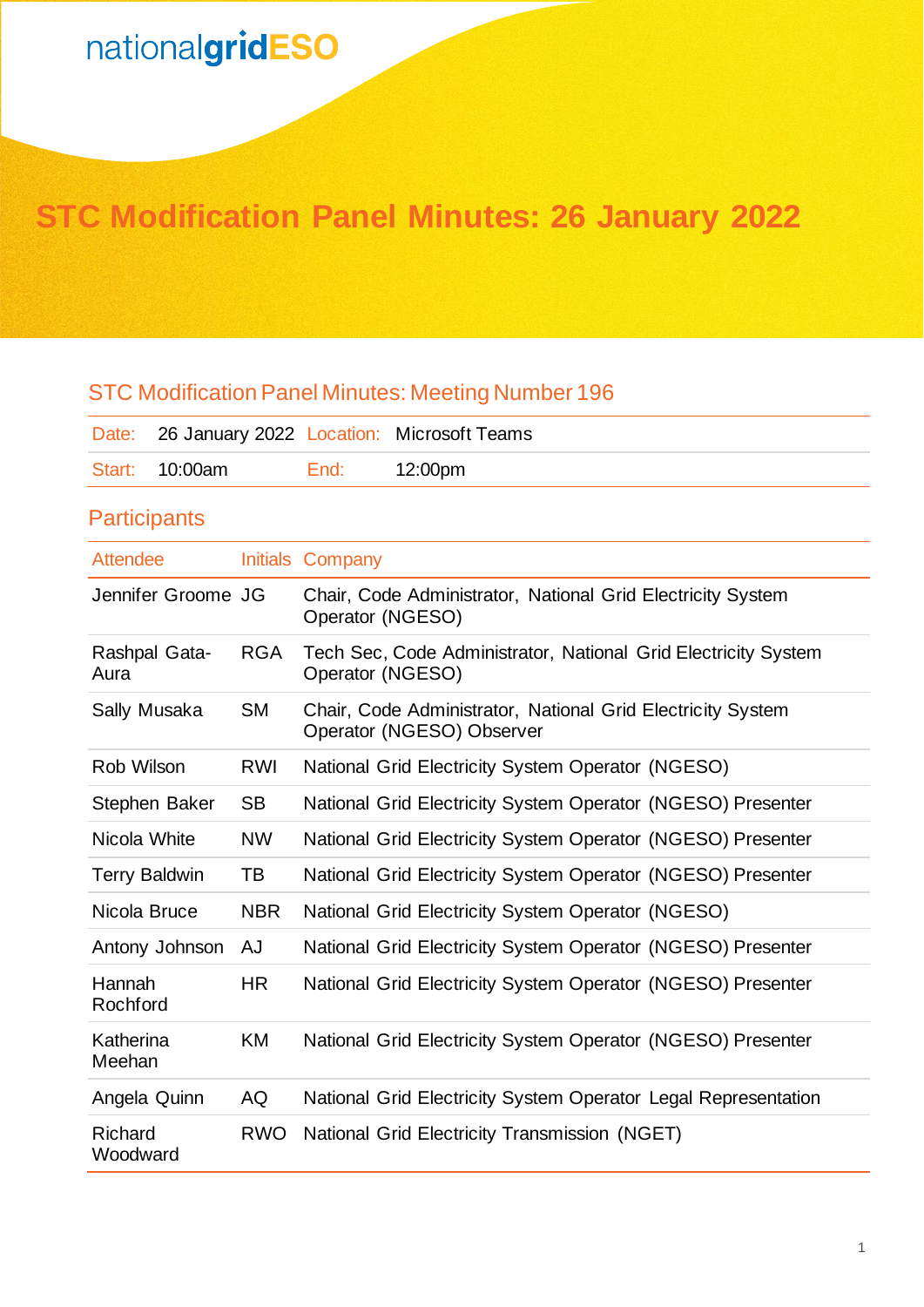| Milorad<br><b>Dobrijevic</b> | MD.        | Scottish Power Transmission plc. (SPT)           |
|------------------------------|------------|--------------------------------------------------|
| Neil Bennett                 | <b>NBE</b> | Scottish Hydro Electric Transmission plc. (SHET) |
| Ian Bottomer                 | IB         | National Grid Electricity Transmission (NGET)    |
| Mike Lee                     | ML.        | Offshore Transmission Owner (OFTO)               |
| Joel Matthews                | JM         | Offshore Transmission Owner (OFTO)               |
| Jonathan Coe                 | JC         | Ofgem                                            |
| <b>Apologies</b>             |            | Initials Company                                 |
| None                         |            |                                                  |

### 1. Introductions and Apologies for Absence

5630. No apologies were received.

### 2. Approval of Minutes from Previous Meeting

5631. The Panel approved the minutes from the meeting held on 15 December 2021. [Post Panel note: The minutes are now available on the National Grid ESO website].

### 3. Review of Actions

5632. The Panel reviewed the open actions from the meeting held on 15 December 2021.

### 4. Authority Decisions

5633. The Chair informed the Panel there had been no Authority decisions on STC modifications.

### 5. STC/STCP Modification Proposalsfor Panel Decision

- 5634. The Chair stated that two new modifications had been submitted for January Panel: **1) CM080 - Transmission Impact Assessment Process 2) PM0121 - STCP16-1 Bay Reservation Amendment**
- 5635. The Proposer (TB) was invited to present CM080 and full details of this modification can be found in the [Panel papers.](https://www.nationalgrideso.com/industry-information/codes/system-operator-transmission-owner-code-stc-old/meetings/stc-panel-35)
- 5636. TB gave the Panel an introduction to this modification, which was seeking to formalise the trial process into the STC to work alongside the current Statements of Work process.
- 5637. TB advised the Panel that Network Operators had trialled and refined a more efficient aggregated assessment of Distributed Generators (DG) that have or may have an impact on the National Electricity Transmission System (NETS).
- 5638. CM080 was seeking to formalise the trial process (Transmission Impact Assessment, TIA) into the STC which would work alongside the current Statement of Works process.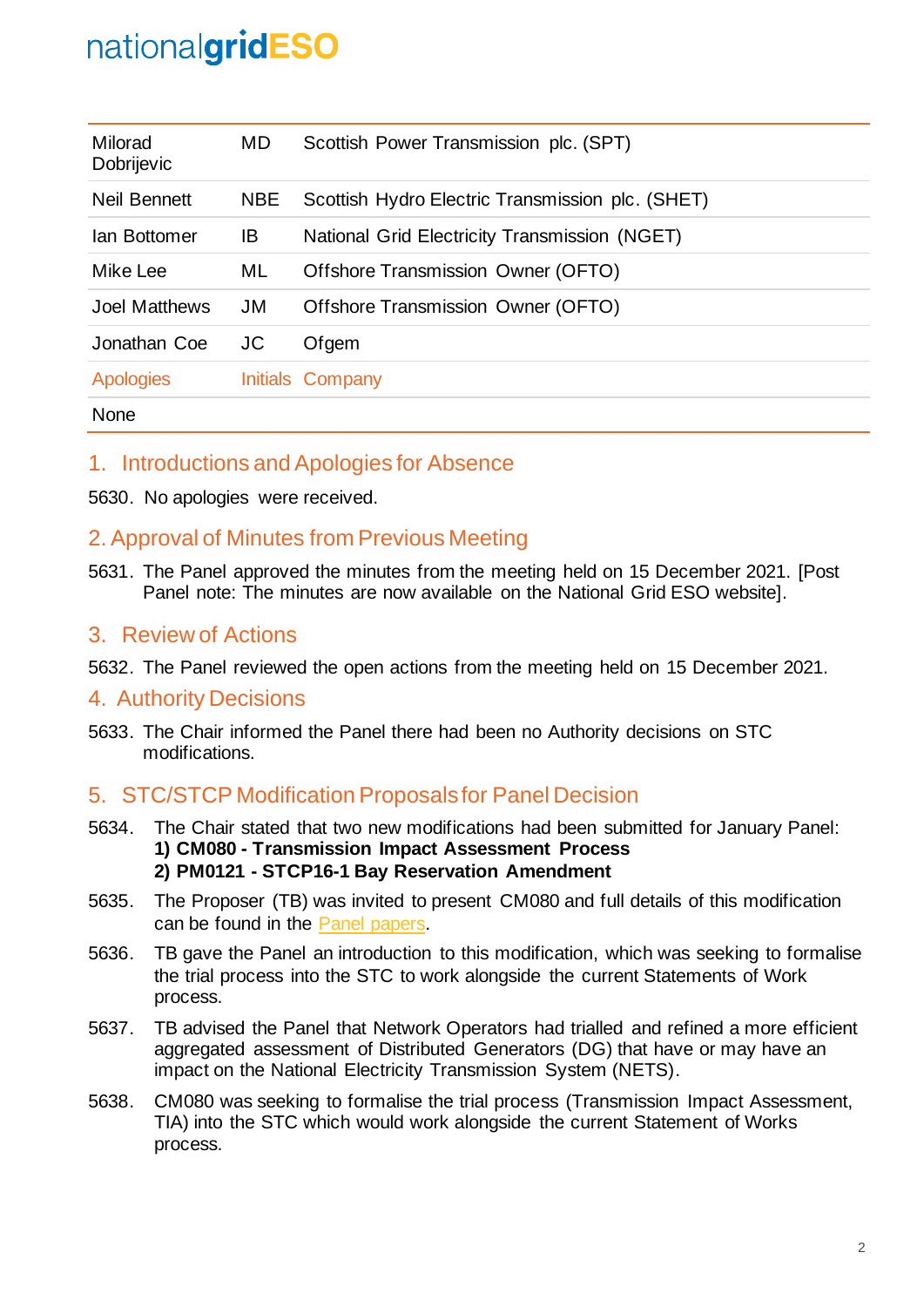- 5639. Standard governance was proposed as there is an expectation that Ofgem should consider both CMP298 and CM080 together as a package. A Workgroup was proposed to further refine the modification.
- 5640. TB talked through the feedback that was given at the last Panel meeting where the draft of this modification was presented. This was that the increase in the minimum frequency of updates had been fed back to the CMP298 Workgroup**.** The legal text now includes an amendment to Annex 3a which states Appendix G updates to be provided monthly or as otherwise agreed**.**
- 5641. TB stated that the issue of this modification disadvantaging large embedded generators had been debated during CMP298 therefore it is not proposed to be repeated as part of the STC modification.
- 5642. NB raised some concerns regarding the process for the large embedded generators.
- 5643. The Chair responded that as CM080 was going to a Workgroup therefore any concerns would be addressed by the Workgroup.
- 5644. The Panel agreed that modification meets the Standard Governance criteria (Ofgem can consider CMP298 and CM080 together) and that a Workgroup should be set up.
- 5645. The Panel also agreed the Workgroup's Terms of Reference and noted the proposed timeline.
- 5646. The Chair stated that a decision was sought on **PM0121 - STCP16-1 Bay Reservation Amendment** which was presented in draft at December 2021 Panel meeting.
- 5647. RWI gave a brief refresher on PM0121 following which a question was raised.
- 5648. IB questioned whether PM0121 was forcing industry to reserve capacity.
- 5649. RWI confirmed that this modification was making it more specific and that it was one of the criteria's that could be considered under STCP16-1.
- 5650. The Panel unanimously agreed that the PM0121 is implemented on 14 March 2022 (**Post Panel note**: this date was brought forward to 7 February 2022 and implementation effected).

### 6. Draft STC/STCP Modifications

- 5651. The Chair invited SB to give an update on CMP315/375 which would impact the STC and a modification would need to be raised.
- 5652. SB sated that a consequential STC modification proposal would be shared as a draft at the March Panel meeting with plans to raise it as a formal modification in April. .
- 5653. SB shared the background to CMP315/375. He explained that that the issue was as approved under CMP353, the CUSC currently specified that the Expansion Constant (EC) and associated generic onshore Expansion Factors (EF) were fixed at the value used in 2020/21 plus relevant inflation for each following year.
- 5654. SB stated that without establishing and implementing an enduring solution for the calculation of the EC and EFs there would be a risk that the charging methodology would not appropriately reflect the incremental costs of the system to Users.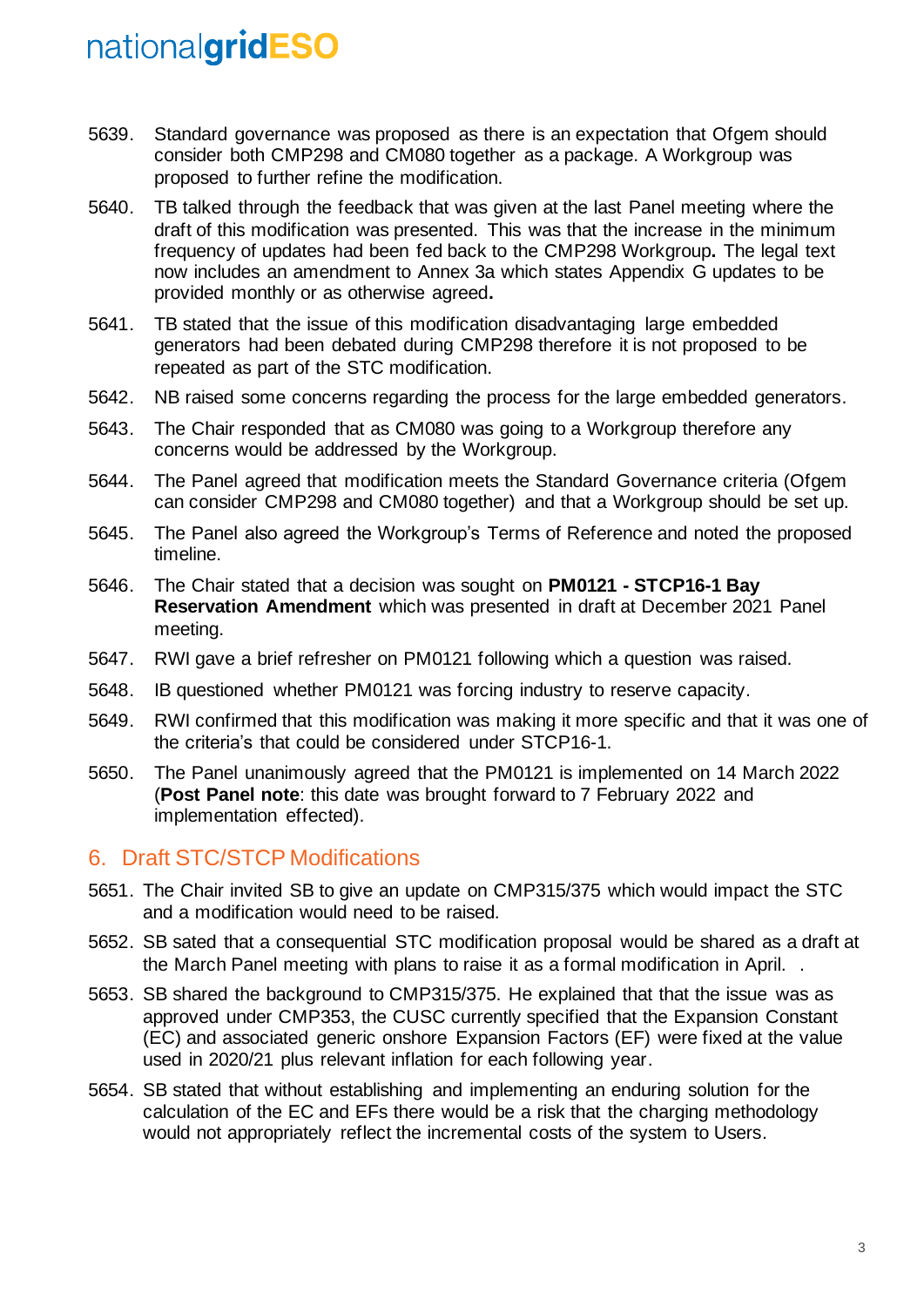- 5655. CMP375 was seeking to amend the calculation of the Expansion Constant & Expansion Factors to better reflect the growth of and investment in the National Electricity Transmission System (NETS)
- 5656. SB stated that this proposal would have a high potential impact on all Users who paid TNUoS charges, ESO and Onshore and Offshore Transmission Owners. CMP315/375 was being progressed as a Standard Governance modification with assessment by a Workgroup which is ongoing.
- 5657. The Proposer (ESO) recommended that CMP375 was progressed jointly with CMP315 'TNUoS: Review of the expansion constant and the elements of the transmission system charged for'.
- 5658. SB advised the Panel that consequential changes to the STC would likely be required to facilitate these proposals. The STC requirements to align with CMP315 and CMP375 would be to amend the calculation of the Expansion Constant & Expansion Factors to better reflect the growth of and investment in the National Electricity Transmission System (NETS). The STC itself does not define or otherwise mention TNUoS or the Expansion Constant but STCP14-1 feeds into this via the provision of data. Therefore if the EC & EF methodology calculation was changed then so may the data required.
- 5659. SB advised that the STC impacted area was STCP 14-1 and there may be other sections or STCPs impacted which were yet to be identified. Changes were likely to be minor but would be expected to be presented to Ofgem simultaneously with the CUSC changes.
- 5660. RW commented on the need for clarity and that the defect should be outlined precisely in the modification rather than aligning it to the CUSC modification solution.
- 5661. RWI responded that whilst the preference would be to start work on the STC modification, the CUSC solution would need to be reasonably well formed to get an indication of what defect was actually being addressed.
- 5662. RWI questioned when the STC modification would be formally presented to the Panel.
- 5663. SB replied that he would have a discussion with the Proposer of CMP315/CMP375, to establish the position of the CUSC modification. SB shared his intentions to present the draft modification at the March Panel and then formally raise it at the April Panel.
- 5664. The Chair invited HR and TJ to present the next item on the agenda.

#### **Distributed ReStart**

- 5665. HR presented the slides on Distributed Restart which were included in the [Panel](https://www.nationalgrideso.com/industry-information/codes/system-operator-transmission-owner-code-stc-old/meetings/stc-panel-35)  [papers.](https://www.nationalgrideso.com/industry-information/codes/system-operator-transmission-owner-code-stc-old/meetings/stc-panel-35)
- 5666. HR gave a summary on what the project was looking to achieve, which was to reduce cost to consumers by introducing competition, decrease carbon footprint, future proof our networks and accelerate regional restoration timescales.
- 5667. HR walked through "Automation of Restoration Process" which is detailed in the Panel slides.
- 5668. HR stated that as part of the Grid Code update process to implement Distributed Re-Start, some sections of the Grid Code and Distribution Code would be updated – section list available on the slides with the [Panel papers.](https://www.nationalgrideso.com/industry-information/codes/system-operator-transmission-owner-code-stc-old/meetings/stc-panel-35)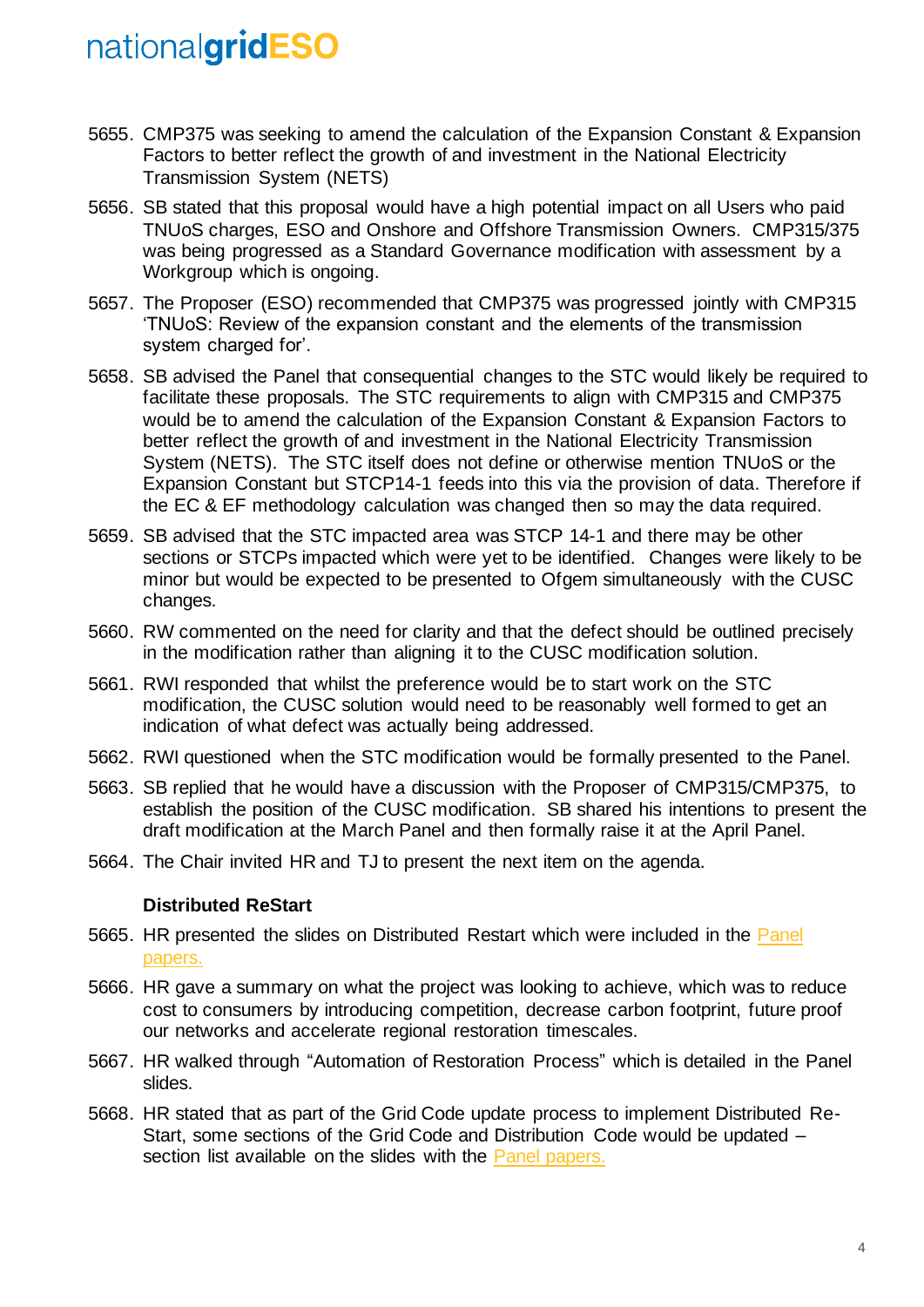- 5669. TJ advised the Panel that this process was currently being progressed through Grid Code modification GC0148 "Implementation of EU Emergency and Restoration Code Phase II".
- 5670. The Grid Code and D Code drafting reflected the processes outlined in the slides with the project team being fully involved at each stage of its development to ensure consistency.
- 5671. The Grid Code and D Code drafting recognised the wider Black Start Strategy of reenergising the System and re-establishing Demand as soon as possible. This would be achieved through a combined "Top Down" and "Bottom up" approach in parallel.

#### **Top Down**

Instructions are issued by the ESO to Black Start Service Providers from Power Islands under a Local Joint Restoration Plan (LJRP).

#### **Bottom Up**

Instructions are issued by the ESO to Network Operators to establish one or more Distribution Restoration Zones though Distribution Restoration Zone Plans (DZRP)

- 5672. The System is re-established by the connection of Power Islands, in which each individual Power Island could have been established through either an LJRP or DRZP.
- 5673. The wider System Restoration Strategy work (which includes changing the term "Black Start" to "System Restoration") is out of scope of this work
- 5674. As part of this process some changes would be required to the STC and STCPs, most of which are consequential. These are minor as most of the changes apply to "Users" through the Grid Code and Distribution Code.
- 5675. TJ stated that some detailed comments had been received through GC0148 particularly from Northern Power Grid and these required assessments.
- 5676. TJ stated that the intention was to give a high level overview of the changes to the STC Panel. This would then be followed by formally submitting the changes to the STC Panel once there was greater certainty to the Grid Code and Distribution Code changes.
- 5677. IB raised a question that within the STCP, Scottish TOs were still being treated differently to NGET in terms of the Black Start Restoration. NGESO would pass it to Scottish TOs to implement the restoration plans and the distribution plans. However in England and Wales NGESO would be directing the Black Start. Given the legal separation, IB queried why all the Onshore TOs were not managing their networks in the same way.
- 5678. TJ responded stating that the purpose of this work was to implement Distribution Restoration Zone project. The road map currently available in the Codes was being used to implement that. Distribution Restoration Zone arrangements had been put into the Code.
- 5679. **ACTION** AJ discuss this concern internally and also to consult with the Control Room colleagues to get their views.
- 5680. MD questioned if the tests conducted had been classed as successful.
- 5681. HR replied that the tests had been classed as successful and offered to share the links and reports.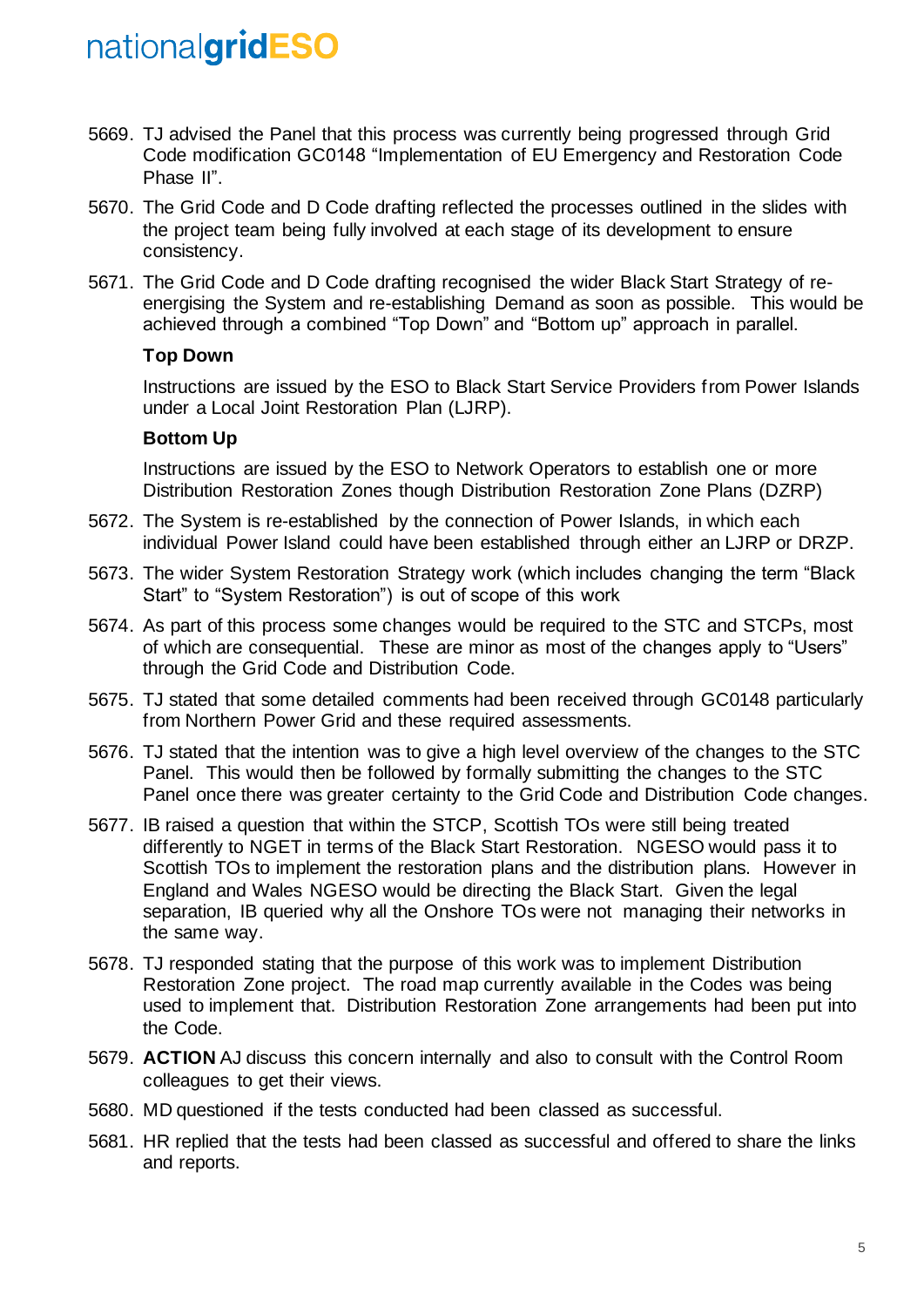5682. **ACTION** HR to circulate the summary report/links from the trials with the Panel members.

### 7. Code Administrator Update

- 5683. The Chair shared the results from Code Administrators' Performance Survey with Panel members.
- 5684. The Chair informed the Panel that this survey set out the key findings from the survey in relation to STC to, CUSC and Grid Code, which showed a very positive increase in satisfaction since the survey was last held in 2019.
- 5685. The Chair stepped through the areas for improvement and next steps. For full details please see the slides in [Panel papers.](https://www.nationalgrideso.com/industry-information/codes/system-operator-transmission-owner-code-stc-old/meetings/stc-panel-35)
- 5686. The Chair advised the Panel that in March 2022, the ESO would be holding an ESO wide survey where it will ask stakeholders their thoughts on the ESO's service as well as in specific areas they engage with. The feedback from both the CACoP and ESO surveys will be built into the Code Administrator's next Deliverables Plan for 2022-23 which will be shared in the coming months.

### 8. Potential Future Modifications

#### **Modification Tracker and Horizon Scan**

- 5687. The Panel reviewed the STC Modification Tracker. The amendments to this tracker can be found via the following [link.](https://www.nationalgrideso.com/industry-information/codes/system-operator-transmission-owner-code-stc-old/meetings/stc-panel-35)
- 5688. RW commented that CMP328 remains without a corresponding STC code change.
- 5689. RWI replied that draft legal text had been written and ESO were looking to bring the draft proposal to the March Panel.
- 5690. **ACTION** RWI to circulate draft legal text to Panel members for comments as soon as the draft is ready and present the formal proposal at the March Panel.

#### **Authority Update**

5691. JC advised the Panel that whilst there was no further update, the Code Administrator Survey results had been published and were available on the Ofgem website encouraging all to view.

#### **European Network Code impacts**

5692. RWI advised the Panel there were no further updates, going forward this item can be removed from the agenda and updates would be communicated as and when applicable.

### 9. Reports from Sub- Committees

#### **Joint Planning Committee – JPC**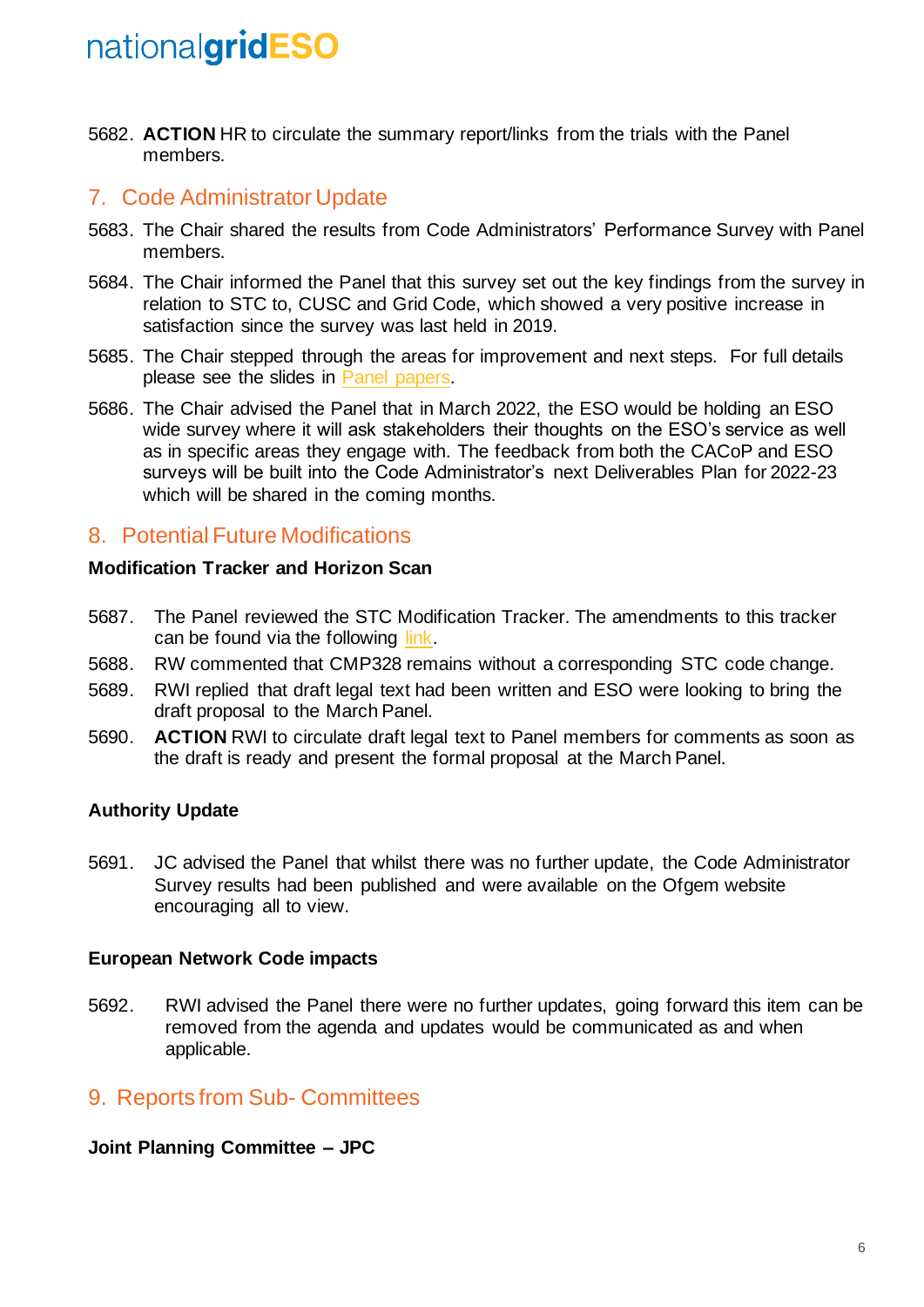- 5693. The JPC meeting had been held and the minutes/summary report will be circulated with the February Panel papers.
- 5694. **ACTION** NB to make available the minutes/summary from the December JPC meeting for inclusion with the Panel papers for February.

#### **Network Access Policy Workgroup – NAP**

- 5695. NB updated the Panel that a NAP meeting was held in December 2021. The main discussion was regarding what NGET can charge the ESO for as an enhanced service provision under STCP11-4. Clarity from Ofgem has been sought who so far have supported the ESO decisions.
- 5696. Two enhanced service proposals had been rejected by the ESO. One related to the asset replacement which was funded through existing means. The other was an outage change so funded through STCP11-3 as costs pass through with no incentive payment.
- 5697. NB advised the Panel of her move to a new role in March as Operability Intelligence Manager. As this role was still within the Networks she would continue to work closely with NAP, ENCC, TOs and DNOs. The expectation was that she would remain an ESO representative on the STC Panel and confirmation had been requested from the Network Senior Leadership Team.
- 5698. The date of the next NAP meeting is to be confirmed.

#### **Transmission Charging Review Group - TCRG**

5699. RWO advised the Panel that the future of the TCRG was being considered presently.

#### 10.Any other Business

- 5700. NW and SB were invited to provide an update on the Interdepend CUSC/STC modifications, full details are available on the slides within the [Panel papers.](https://www.nationalgrideso.com/industry-information/codes/system-operator-transmission-owner-code-stc-old/meetings/stc-panel-35)
- 5701. NW walked through the slides stating that there were a number of CUSC modifications which would significantly impact the STC and STCPs. She advised the Panel that the "Lessons Learnt and Proposals for Way Forward" was: i) The prerequisite to identify need (or not) for STC(P) at early point in the CUSC modification.

ii) If required, highlight in Terms Of Reference of CUSC Proposal and decide best time to raise STC mod e.g. once CUSC had taken shape.

iii) Once the need had been identified for STC(P) follow-on, raise the STC Proposal as soon as practicable when the view of CUSC format is known.

iv) Align with timeline for CUSC modification and consider running a combined CUSC and STC(P) Workgroup where appropriate for efficient use of time.

v) Always looking to complete modifications simultaneously and therefore increasing the likelihood for efficient submission and decision-making.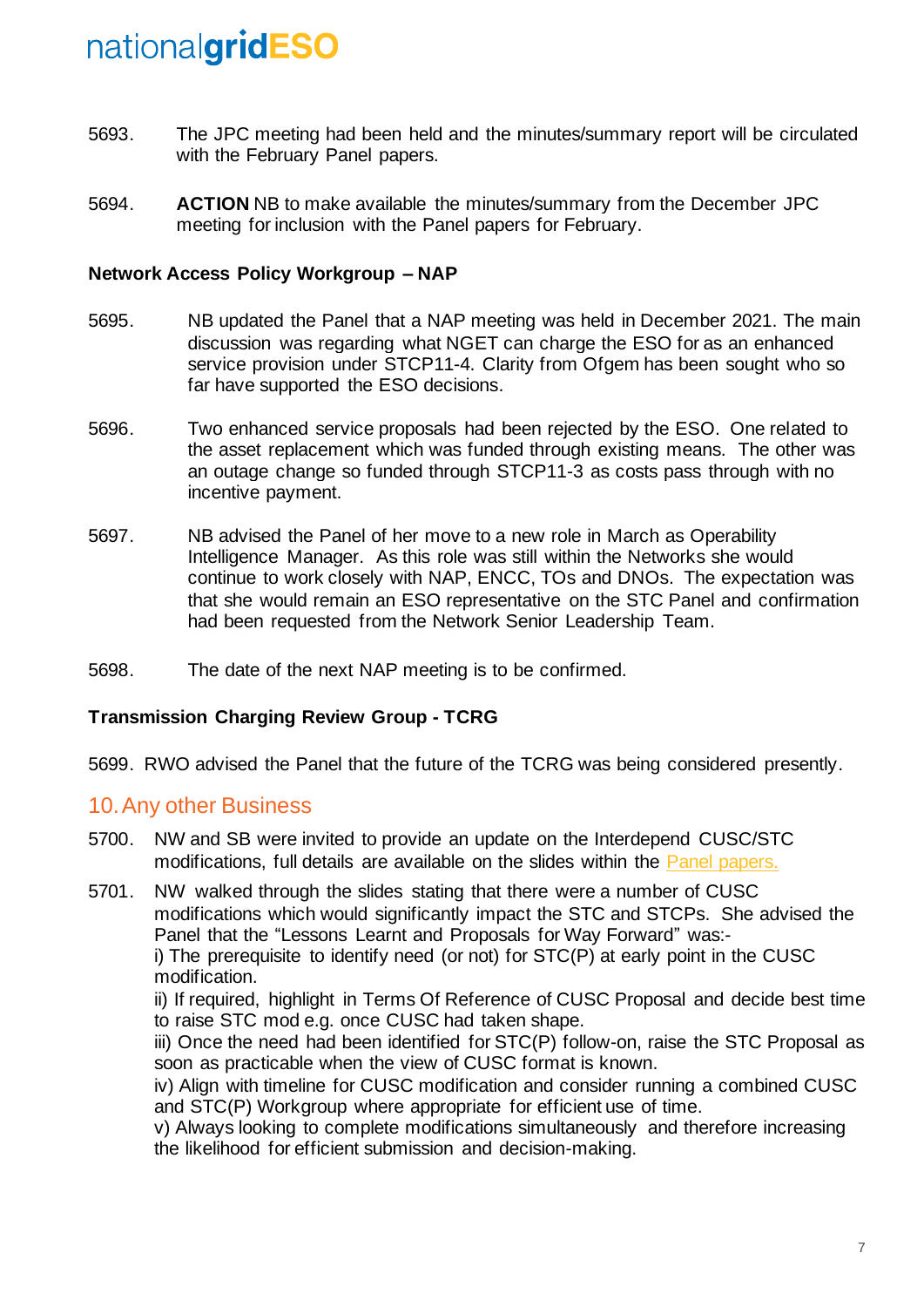- 5702. Update was provided to the Panel regarding STC and CUSC Modifications for January 2022 that must be jointly presented to Ofgem for decision due to cross code impacts. There were currently 5 CUSC Modifications which would have significant STC impacts; CMP286/287, CMP298 (CM080 STC modification has been raised), CMP315/375, CMP328 (CM078 & PM120), CMP330/374 (CM079).
- 5703. RW highlighted the importance of the Critical Friend stage in the process in identifying wider impacts of the modification and also suggested to reform the Governance Rules to make this process work better.
- 5704. RWI endorsed the point of early identification whilst very important, also highlighted the need for engagement in CUSC modifications from STC parties not only the ESO but also the TOs – should there be an impact so the parties involved would be aware of the situation at an early stage.
- 5705. The Chair invited KM and AG to provide an update on **Ofgem's decision to grant PeakGen TO licence** and the next steps.
- 5706. KM/AQ advised the Panel that on 11 January 2022 Ofgem agreed to proceed with granting PeakGen a TO licence by the 1 April 2022 when their MRPL shunt reactor was to be operational.
- 5707. The Panel were told that the issue currently was that there were only provisions in the STC for the three incumbent TOs and for OFTOs. It was discussed what may apply for the new STC Party and what this could mean for the STC Panel setup.
- 5708. The proposal was to agree on required documentation to convert connection agreement to STC framework by utilising documentation intended for OFTOs. The documents being interface agreement, transmission site schedule and commissioning and compliance processes followed by facilitation of STC accession for MRPL.
- 5709. AQ advised the Panel that this situation was unique in that there was not a process in place for ONTO to ONTO connection under the STC. The OFTO to ONTO process requires that a party entry process timetable is to be created and signed by Panel members. It was proposed that this is used for MRPL, with edits and assumptions clarified to make this work for the short term.
- 5710. AQ acknowledged it was recognised that longer term this would need to be addressed and the proposal was to address them as part of the bigger work that was envisaged about Onshore connections and Onshore competition more generally, than to try and make edits to the STC/Ps at this moment in time.
- 5711. AQ stated that that if this proposal was going to work that the STC/STPCs was read as being ONTO to ONTO where it talks about OFTO to ONTO.
- 5712. AQ advised the Panel that consideration will need to be given to Panel representation and voting etc. Consideration needs to be given to this so it is clear how this works with MRPL.
- 5713. AG suggested that one option would be that MRPL could attend Panels without having voting rights The proposal was that in the normal course of a new party acceding, a meeting would be set up with the party representatives to go through the draft of the procedure which ESO would prepare, talk about in more detail and agree how this could be accommodated.